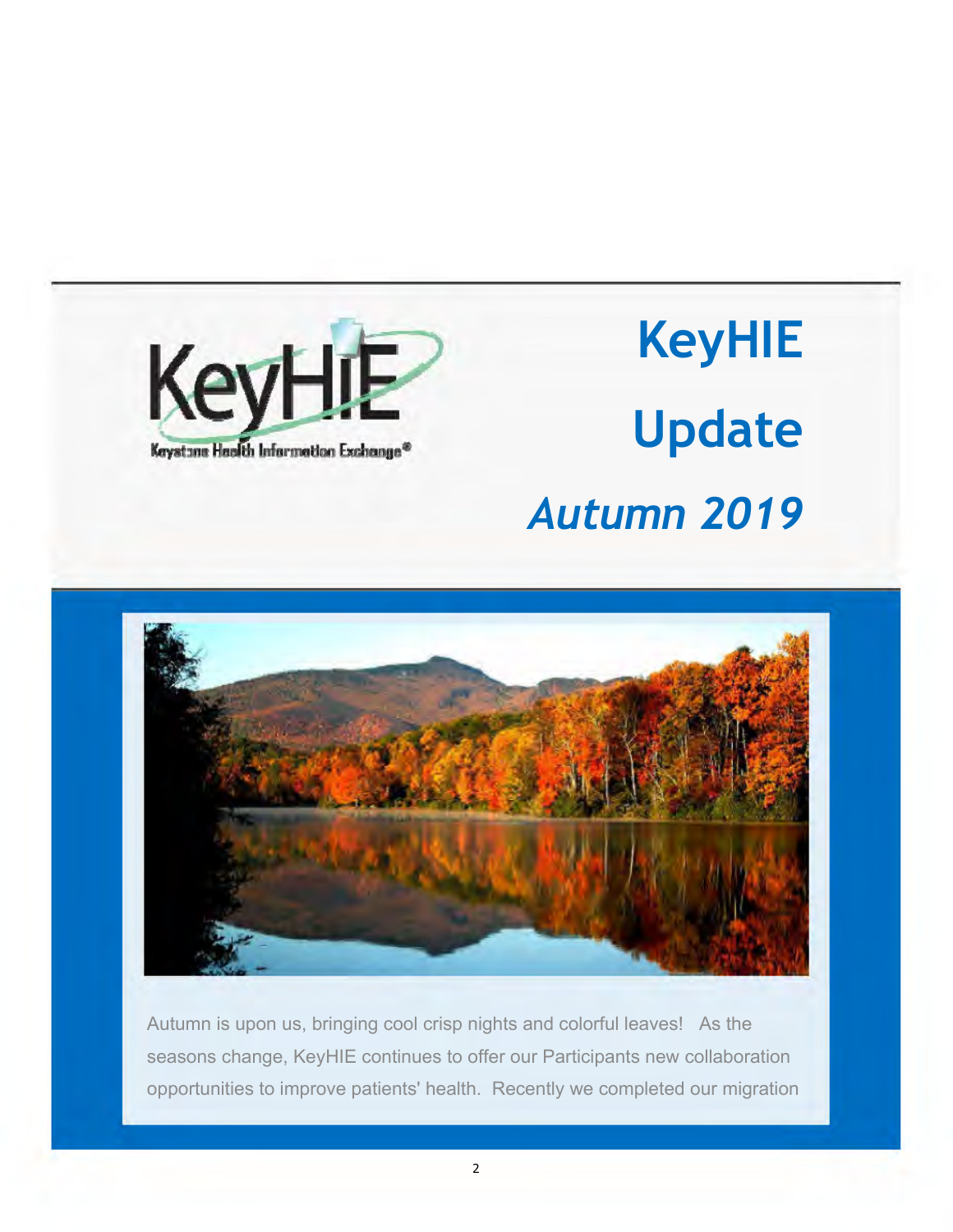to Sprint 40 and are in the initial stages of Sprint 41. Here's what is included in this issue:

- New KeyHIE Participants
- KeyHIE Lab Delivery
- **MatchMetrix v10 Upgrade**
- Prescription Drug Monitoring Program
- New Facilities and Connections
- eHealth Exchange Updates
- 2020 KeyHIE User Group Meeting

- Mountain View Nursing, LP
- Mystic Meadows Rehabilitation & Nursing Center
- Our Lady's Center for Rehabilitation & Healthcare

## **KeyHIE Updates**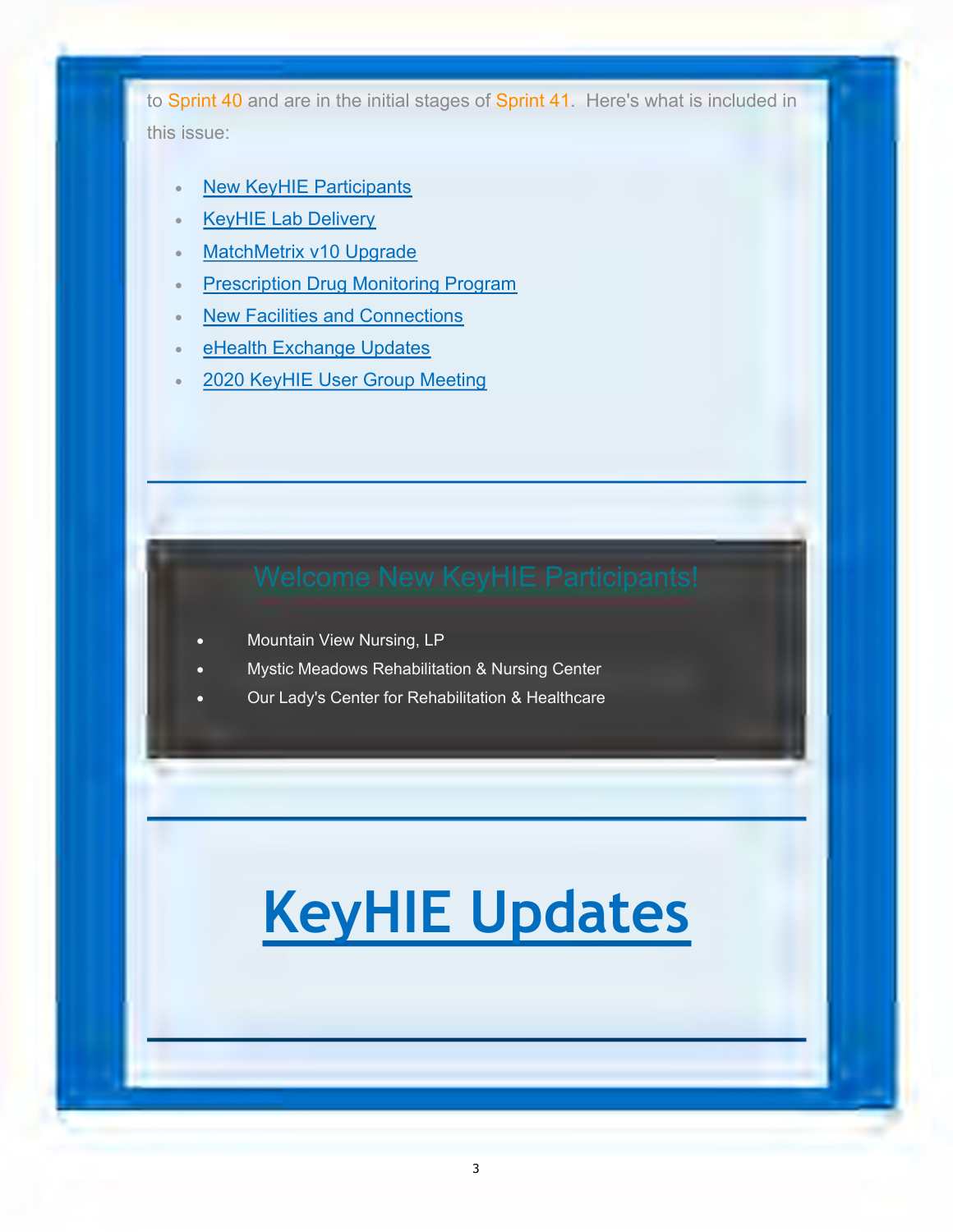

### **KeyHIE Lab Delivery**

 KeyHIE continues to lead the way in providing value for our Participants and providing critical data that is needed at the point of care. One way in which we accomplish this is through our ever-expanding lab delivery via KeyHIE's Information Delivery Service.

 In order to accomplish this, KeyHIE partners with a variety of clinical laboratories and electronic medical record vendors to enable a direct interface by which lab orders and results may be delivered. This replaces timeconsuming and inefficient manual processes that allow clinicians and staff to spend more time with their patients and less time attempting to obtain paper results. If you are interested in learning more about this service, please contact us at [KeyHIEAdmin@KeyHIE.org](mailto:KeyHIEAdmin@KeyHIE.org)!

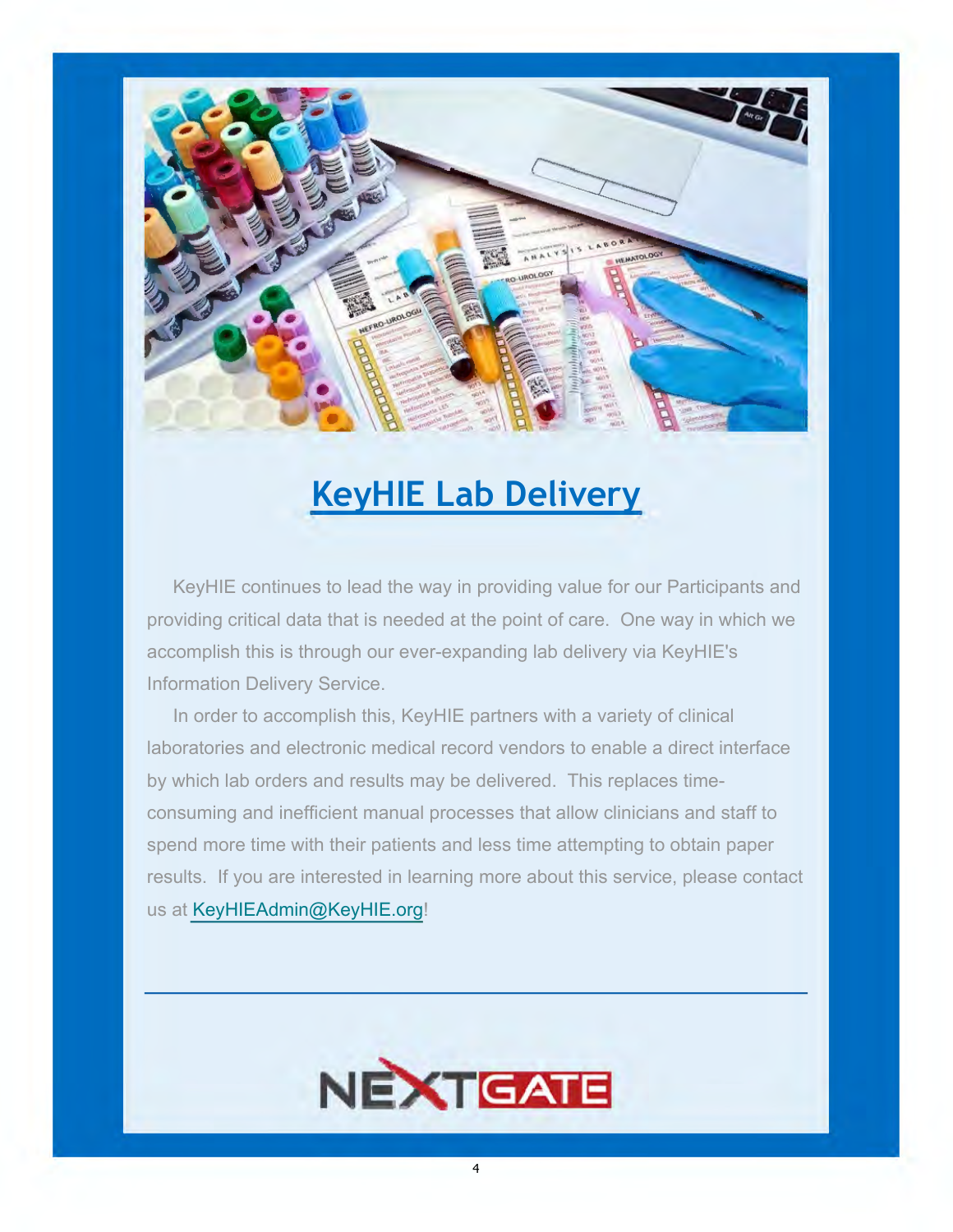During the second week of December, KeyHIE will be upgrading our NextGate Electronic Master Patient Index (EMPI) from MatchMetrix Version 8 to Version 10. Two primary goals of this migration are to enable improved patient matching functionality and greater interoperability with existing organizational EMPIs. In addition, this move from an on-premise solution to a hosted instance will allow KeyHIE to attain greater resiliancy and availability in the event of an unplanned downtime.



KeyHIE has successfully demonstrated its connection to the Pennsylvania Department of Health's Prescription Drug Monitoring Program (PDMP). This integration will allow Providers to take part in this vital effort to combat the growing epidemic of prescription drug abuse. Stay tuned for more information on how you can participate in the future!

### **New Facilities and Connections**

The following facilities are now live with KeyHIE:

- Allegheny General Hospital
- All About Children Pediatric Partners
- Birchwood Nursing and Rehabilitation Center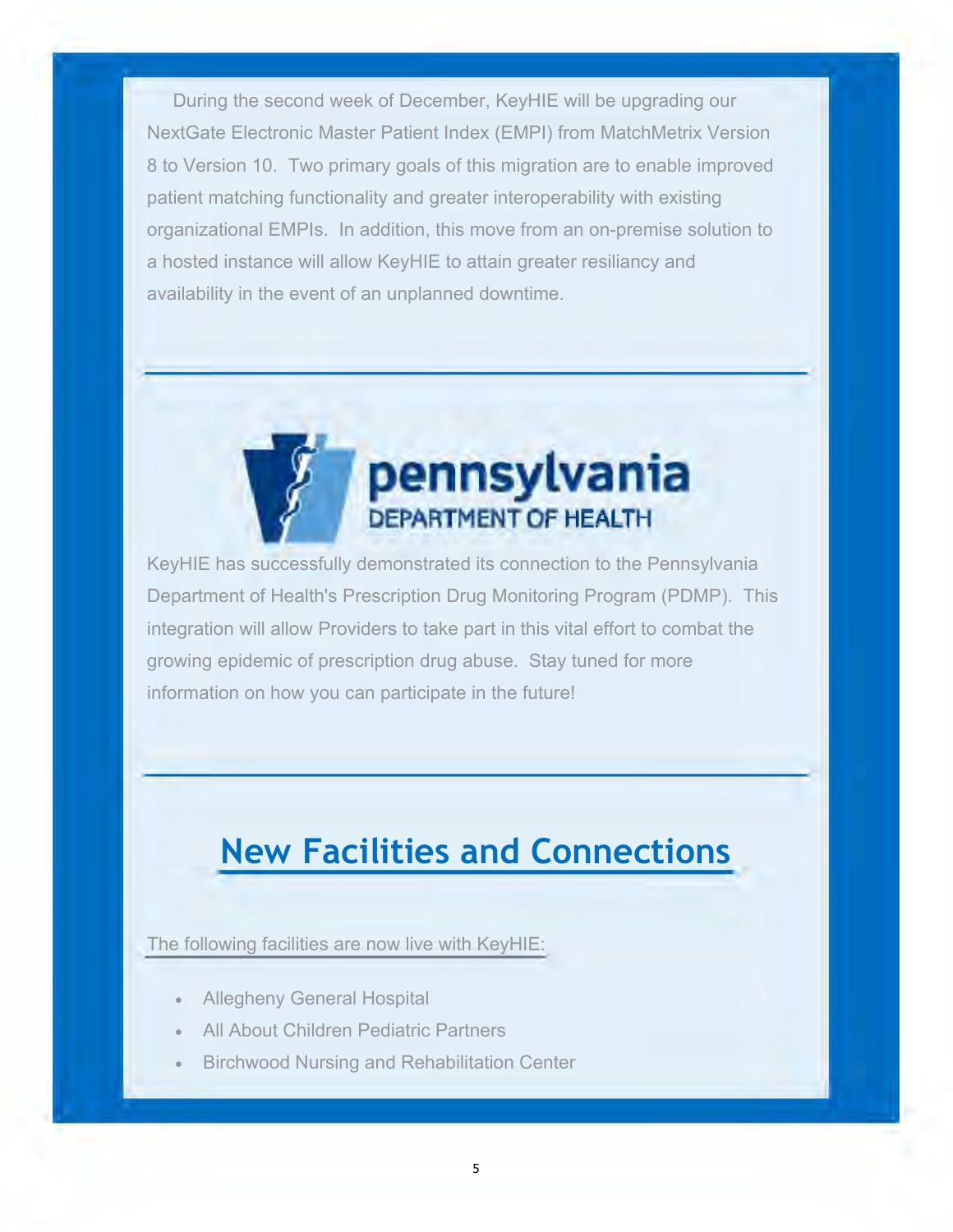- Caresite Pharmacy Belleville, Kistler, Lewistown, Mifflintown, & Mount Pleasant
- Centre Volunteers in Medicine
- Consulate Health Care The Manor at Penn Village
- Dr. David J. Silverstein Associates
- Dr. Rogan
- Family Medicine of Evangelical
- Fulton County Medical Center Skilled Nursing Facility, Home Health, & Multi-Specialty Clinic
- Jewish Home of Eastern Pennsylvania
- Landmark Medical of Pennsylvania
- Maternal and Family Health Services
- Milton Rehabilitation and Nursing Center
- Northumberland County Area Agency on Aging
- Nottingham Village
- Primary Care Health Services
- Ramos Rheumatology
- Timber Ridge Health Care Center
- United Methodist Homes at Wesley Village
- Watsontown Rehabilitation and Nursing Center

#### KeyHIE has added the following new interfaces for these Participants:

#### Lab Results Delivery

- Evangelical Hospital
- PrimeMed, PC
- Colorectal Center of NEPA, PC
- COR Medicine, Drs. Ramos & Oleski
- Joseph Gershey, DPM
- Michael Jalowiec, DO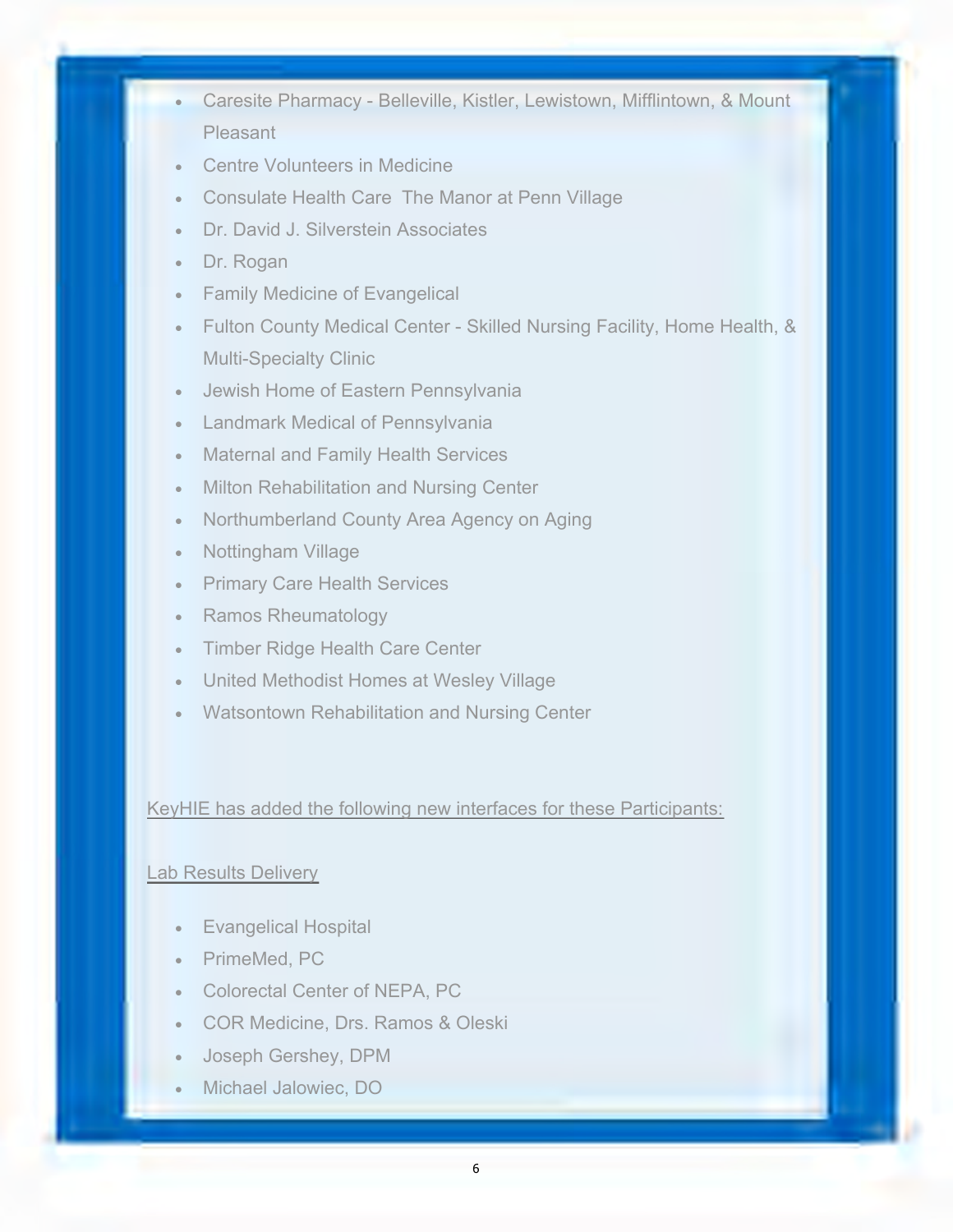- Eric E. Petterson P.C.
- Geisinger Health
- Allied Skilled Nursing
- Allied Transitional Rehab Unit
- Heinz Transitional Rehab Unit
- Shenandoah Senior Living Community
- The Gardens of Tunkhannock
- Timber Ridge Health Care Center

### ADT Feed

**VA** 

AtlantiCare to NJHIN

### **eHealth Exchange Updates**



### U.S. Department of Veterans Affairs

 The VA's Veterans Health Information Exchange (VHIE) will undergo a major change in January 2020, affecting all query-based exchange partners, including KeyHIE:

 As part of the Mission Act, the VA will transition to an informed Opt-Out model, where signed authorization will no longer be required prior to sending documents in response to a query.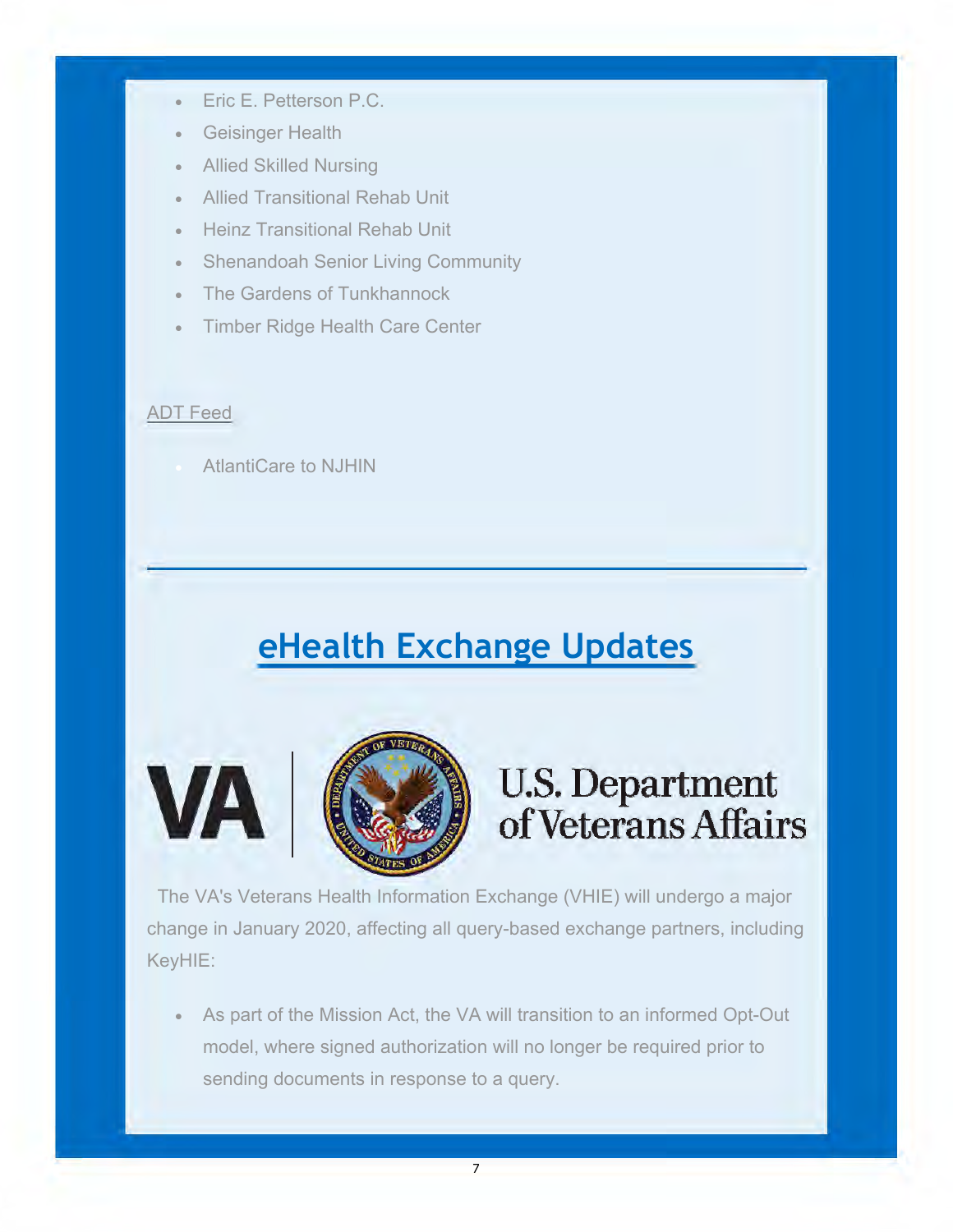Additionally, KeyHIE is now live with the following connections to the nationwide eHealth Exchange:

- **MedVirginia**
- Davita Dialysis

## **2020 KeyHIE User Group Meeting**



### **Save the Date!!!**

KeyHIE is already planning our 2020 User Group Conference, which will take place on **April 22, 2020**. The 2020 Conference will feature the following:

- KeyHIE Showcase Gallery with live demos
- Engaging speakers